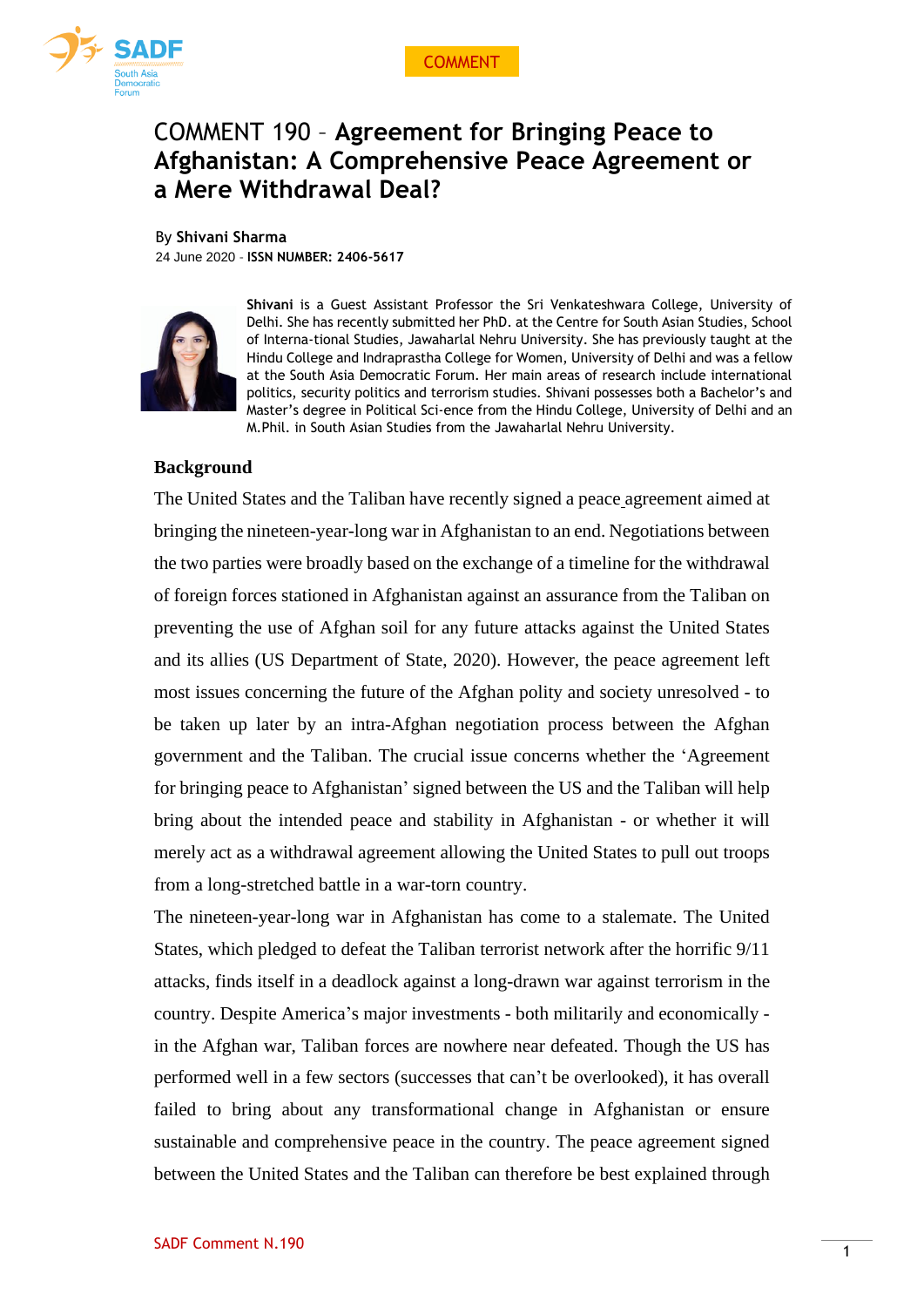

William Zartman's theory of Mutually Hurting Stalemate (MHS). MHS is described as a situation "when the two parties find themselves, locked in a conflict from which they cannot escalate to victory and this deadlock is painful to both of them (although not necessarily in equal degrees or for the same reasons), they seek a way out."(Zartman, 2000). For Americans, the agreement with the Taliban was their way out from an endless war - and their decision to pull out forces was mainly guided by the growing unpopularity of the war among the American citizenry as regards the money spent and the increasing causalities and deployment of American personnel in a foreign land.

While political settlement and reconciliation with the Taliban served America's vital interests in Afghanistan (to prevent the state from becoming a safe-haven from which terrorist groups can plan and execute attacks against the US homeland), for Afghans, it has brought both fear and hope. With no guarantee of security, confusion and scepticism continues to reign among Afghans and engulf ordinary Afghan citizens as concerns the implications of the deal. Though some Afghans fear the return of the Taliban's reigns of terror and conservatism of the past, many are hopeful that the political settlement will bring an end to a 40-year long-stretched conflict in the country - for which Afghans have paid a heavy cost. In 2019, 88.7% of Afghans indicated that they either strongly or somewhat support efforts to negotiate peace with the Taliban. (Asia Foundation, 2019). However, the peace agreement is just the first step towards achieving lasting peace - and the bigger challenge lies ahead, in the upcoming intra-Afghan talks.

#### *Challenges to the Afghan Peace Process*

Since the signing of the peace agreement on 29, February 2020, efforts to reach the next phase in the Afghanistan peace process have faced many early setbacks. To begin with, the exclusion by the US of the Afghan government from the peace negotiations not only weakened the position of the government but also emboldened the Taliban's position on questioning and dismissing the legitimacy of said government. By acknowledging the Taliban as a legitimate political player in Afghanistan, Peter Bergen, a national security expert once noted, "the US made a huge category error with the Taliban, for treating them as a potential government in waiting." (Center for Strategic and International Studies, 2020).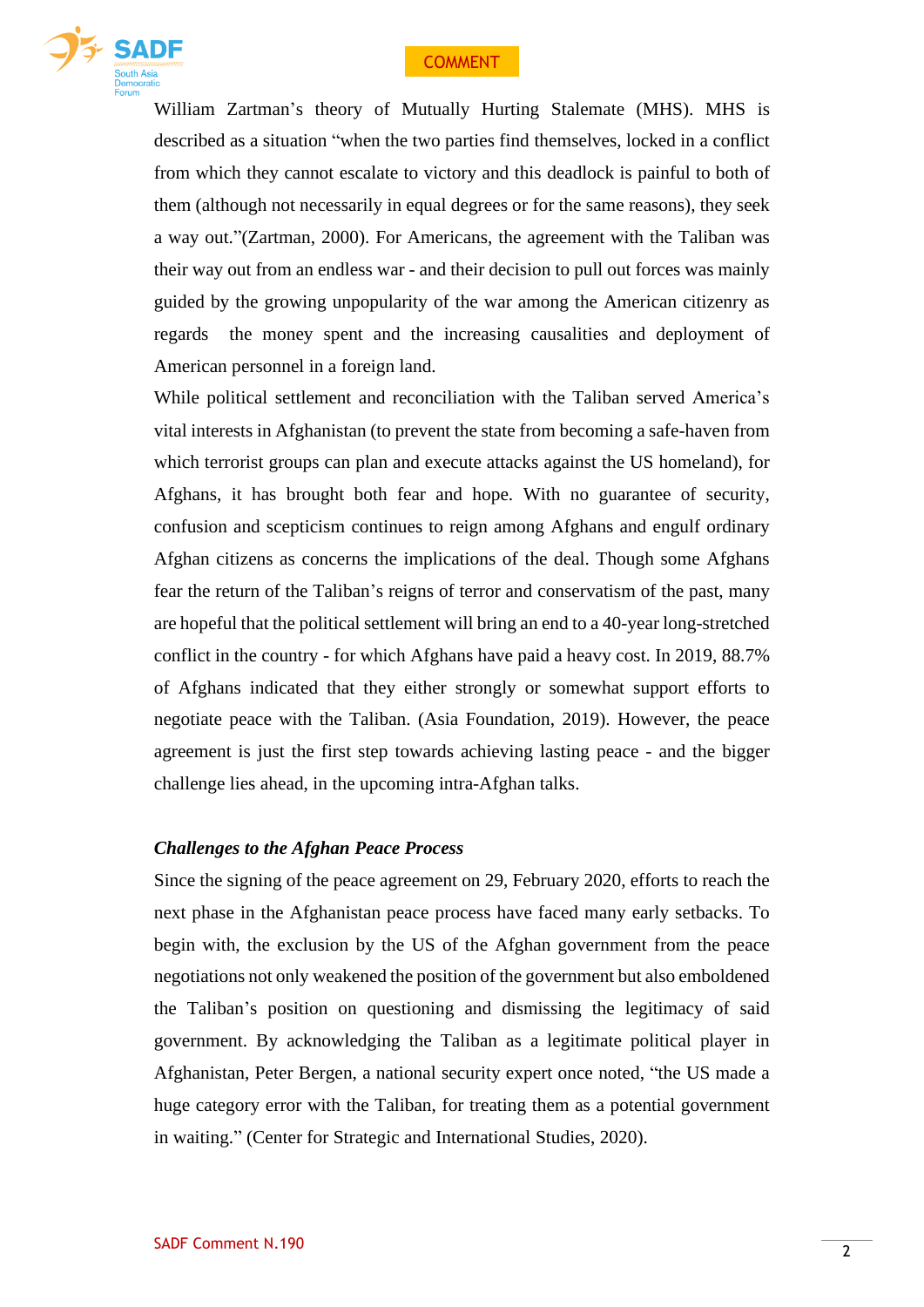

The intra-Afghan negotiations that were to commence within 10 days of the United States-Taliban agreement encountered a few other challenges. Soon after signing the peace agreement, the two sides clashed over the proposed provision for a prisoner swap, a commitment made by U.S. officials to the Taliban on behalf of the Afghan government - despite their resentment. Decided as a confidence-building measure ahead of the intra-Afghan talks, the Afghan government remained reluctant to the proposed release of the 5000 Taliban prisoners – endeavoured without finalizing the date and modalities of a ceasefire. Objecting to the decision made by the US, Afghan President Ghani stated that "the government of Afghanistan has made no commitment to free 5,000 Taliban prisoners" and that "it is not in the authority of the US to decide, as they are only a facilitator." (Aljazeera, 2020). However, succumbing to the pressure from the US, the Afghan government ultimately agreed for a phase-wise release of Taliban prisoners. The increased and consistent pressure from the United States on the Afghan government gave the Taliban the added leverage they required even before the start of the negotiations. Moreover, despite the signing of the U.S.-Taliban peace agreement, Afghanistan witnessed a spate of Taliban attacks. These fresh set of attacks were waged against the Afghan security forces, who the Taliban continues to see as its enemy. With no provision of a ceasefire in the peace deal, the Taliban spokesman, Zabihullah Mujahid stated, "We signed an agreement with the Americans. But our jihad is not over. The stooges who supported the invaders during the last two decades are our enemies. This might change after additional talks but at the moment we are still at war." (Meier, 2020).

Adding up to the delay in the intra-Afghan talks has been the long-standing political crisis within the Afghan state. The internal political discord between President Ghani and the Chief Executive Abdullah Abdullah over contested election results exposed the divided and conflictual nature of the Afghan government. However, fearing the risk of the collapse of peace negotiations, the United States threatened to slash 1 billion in assistance to Afghanistan and reduce all cooperation unless the two political camps agree to resolve their differences. Giving in to US pressure, the two parties have reported progress and finally concluded a power-sharing deal, giving Abdullah the leading role in the peace process with the Taliban and the right to appoint half of the Afghan cabinet (The National, 2020).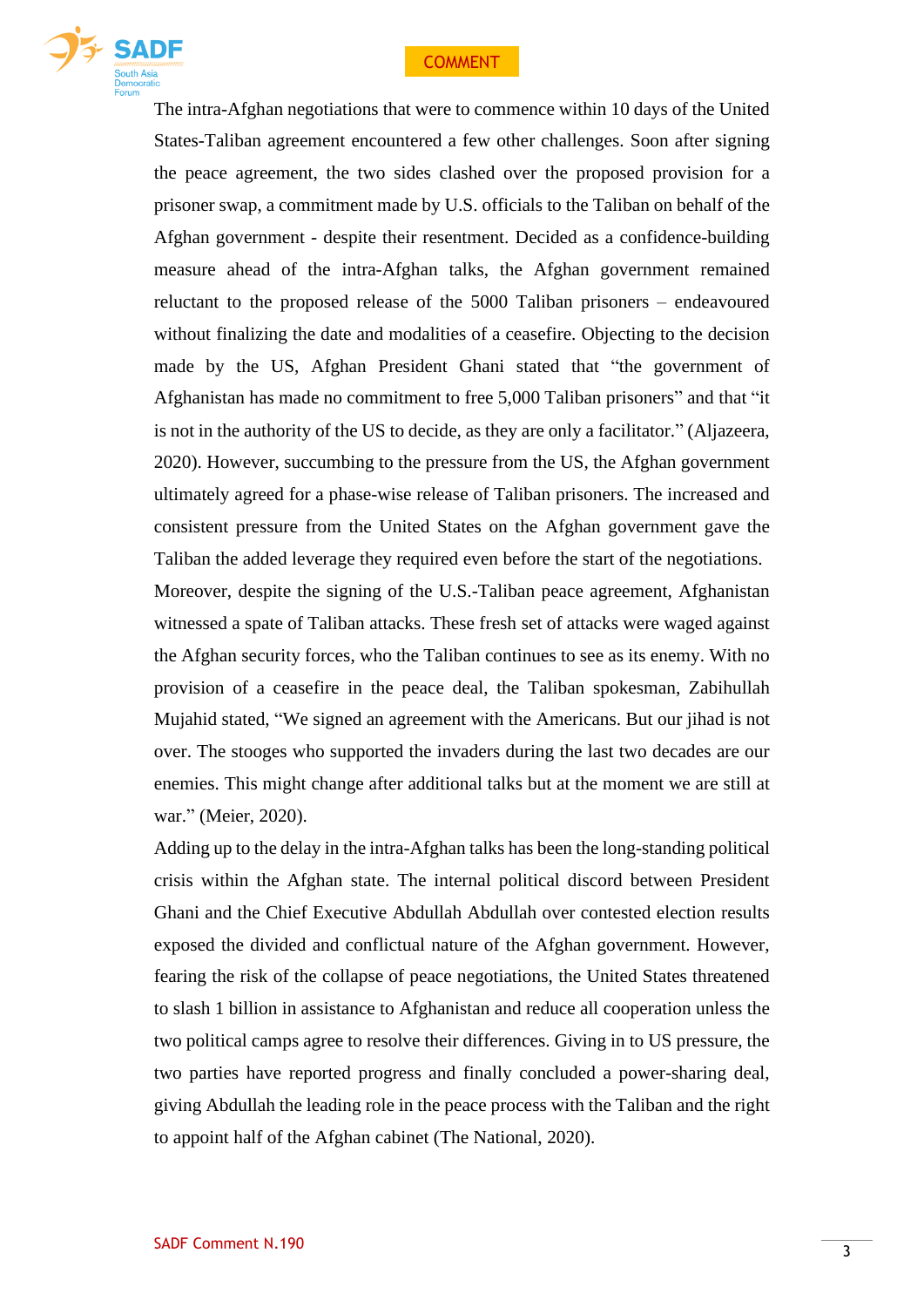

While the initial difficulties have thwarted and delayed the intra-Afghan negotiation process, the major challenge for Afghans lies ahead in deciding the course of the social and political fabric of Afghanistan. Finding a common ground between Kabul and the Taliban on key power-sharing and social issues such as the political structure of the country, the form of government and women and minority rights not only entails a daunting task but also runs the risk of reversing the gains drawn out from the two-decade-long war. The conflict between a republic and an emirate dominates the discussion on the future of Afghanistan. The Islamist fundamentalist group which claims itself victorious has not changed much ideologically - as is evident in the recent Eid-ul-Fitr statement made by the Afghan Taliban leader, Mullah Haibatullah, who reiterated the Taliban's demand to rule Afghanistan and called in for the establishment of an "Islamic government". Moreover, showing no signs of integration within the Afghan government, the leader offered in his statement "general amnesty" to his opponents, urging them to take "full advantage of it by ending their opposition and not becoming an impediment for the establishment of an Islamic government which is the aspiration of millions of martyred, wounded, disabled, orphaned, widowed and suffering Afghans." (Voice of Jihad, 2020). Opposing the emirate model, the political leadership in Kabul remains resolute on remaining a Republic. President Ghani in a recent interview with Atlantic Council dated June 11, 2020, iterated that the Islamic Republic of Afghanistan will remain a "sovereign, democratic and united republic" and that he would not repeat the same mistake made by Dr. Najibullah by announcing his resignation and stepping aside from his Presidency at the behest of the Taliban. (Atlantic Council, 2020).

While ambiguity clouds Afghanistan's political future, serious concerns are raised not only within Afghanistan but worldwide as well as concerns the realisation of the intra-afghan negotiations' end objectives**.** Political uncertainty has created major challenges for regional stakeholders, especially the Indian State, in their quest to respond to a new political situation in Afghanistan. With the possibility of return by the Taliban leadership into Afghan politics and the withdrawal of US troops from Afghanistan, India runs the risk of losing its strategic presence in the country. The close and long-standing relationship between the Taliban and the Pakistani establishment, the historical use of Afghan soil for the training of Kashmir jihadi groups under Taliban rule, and the violent attacks by the Taliban on Indian interests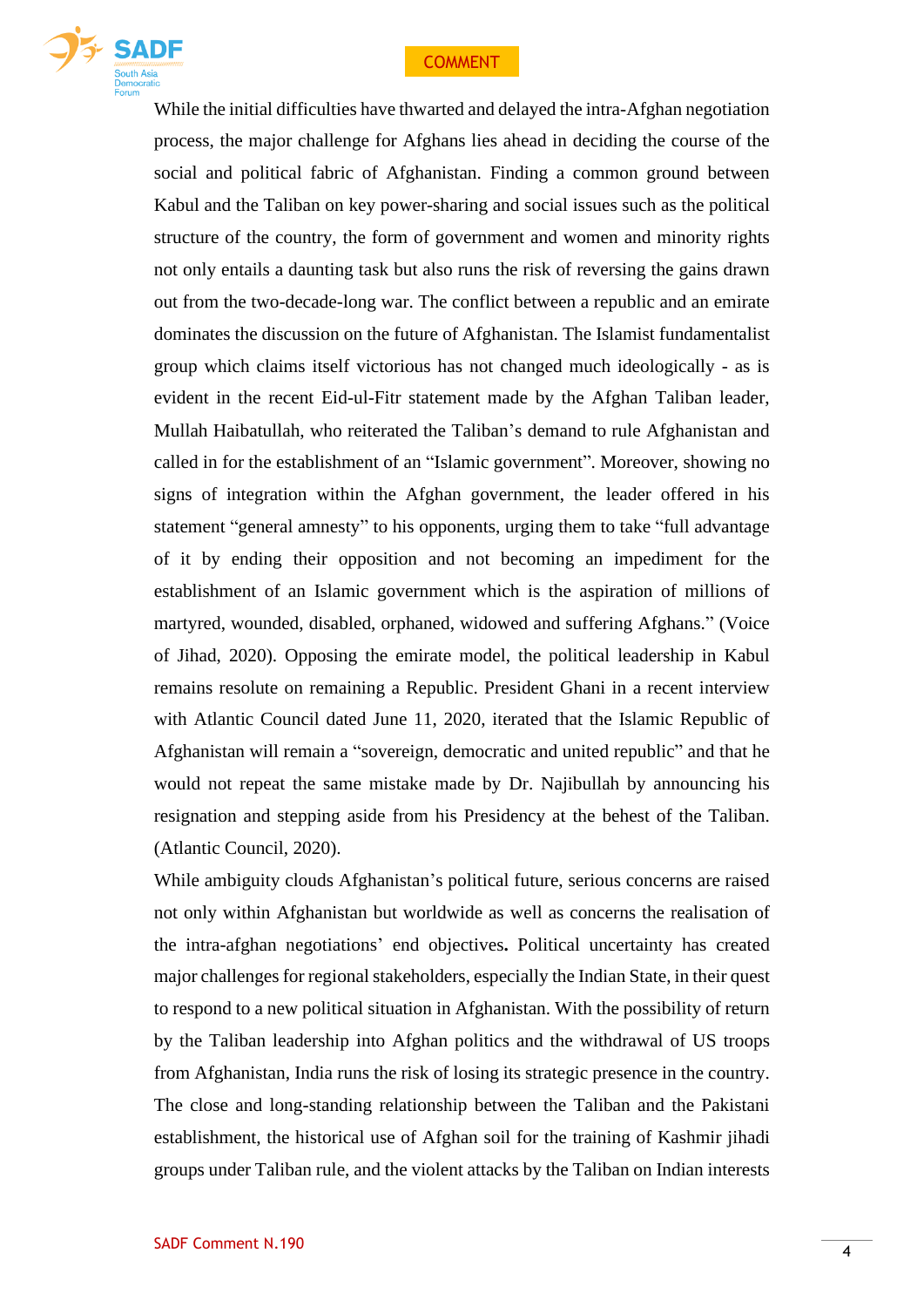

within Afghanistan have dictated India's position of not indulging in direct talks with the group. Diplomatically, New Delhi has remained committed to their principled position of support for an Afghan-led, Afghan-owned and Afghancontrolled peace process.

However, in the wake of a weak and divided political leadership in Afghanistan, the question of whether or not to engage with the Afghan Taliban directly has stirred up a new debate in India's policy circles. Many in India remain sceptical of and fear the strong nexus between the Taliban (especially the Haqqani network) and the Pakistani ISI. Others have argued that New Delhi should advance its legitimate security and economic interests within Afghanistan and engage in talks with the Taliban with no preconditions. (Financial Express, 2019). Shiv Shankar Menon, the former NSA, professed that "India should be clear about its role in Afghanistan and do whatever it can to encourage that the Taliban shun violent extremism and become mainstream." (The New Indian Express, 2019). While both positions hold merit in their arguments, the present situation needs to be read with caution.

Given the political ambiguity of the intra-Afghan talks, New Delhi remains fixated on not engaging with the Taliban directly until it joins the intra-Afghan dialogue. Former Indian envoy to Afghanistan, Amar Sinha, stated in an interview that "India will engage with the Taliban if they come back to power, join the mainstream and become a political force." (Haidar, 2020) New Delhi continues to be wary of the strong nexus between the Taliban and the anti-India Pakistani establishment as well as the continual presence of thousands of Pakistani nationals from LeT and JeM within Afghanistan - as indicated in the eleventh report of the UN Analytical Support and Sanctions Monitoring Team, and a situation which directly threatens India's security and strategic interests in the region. (UN Analytical Support and Sanctions Monitoring Team Report, 2020).

While the Taliban's proxy status remains the main irritant in its relationship with India, New Delhi's concerns are also validated against the spate of attacks by the Taliban against Afghan security forces - despite the signing of the peace agreement - and the group's unwillingness to announce a permanent ceasefire. Despite US insistence on engaging directly with the Taliban, India remains firm on its decision on not doing so until the group eschews violence and recognises the democratic forces in their country. India's decision is long rooted in a historical trust deficit, the unresolved issue of Pakistan-sponsored terrorism, and the uncertainty involved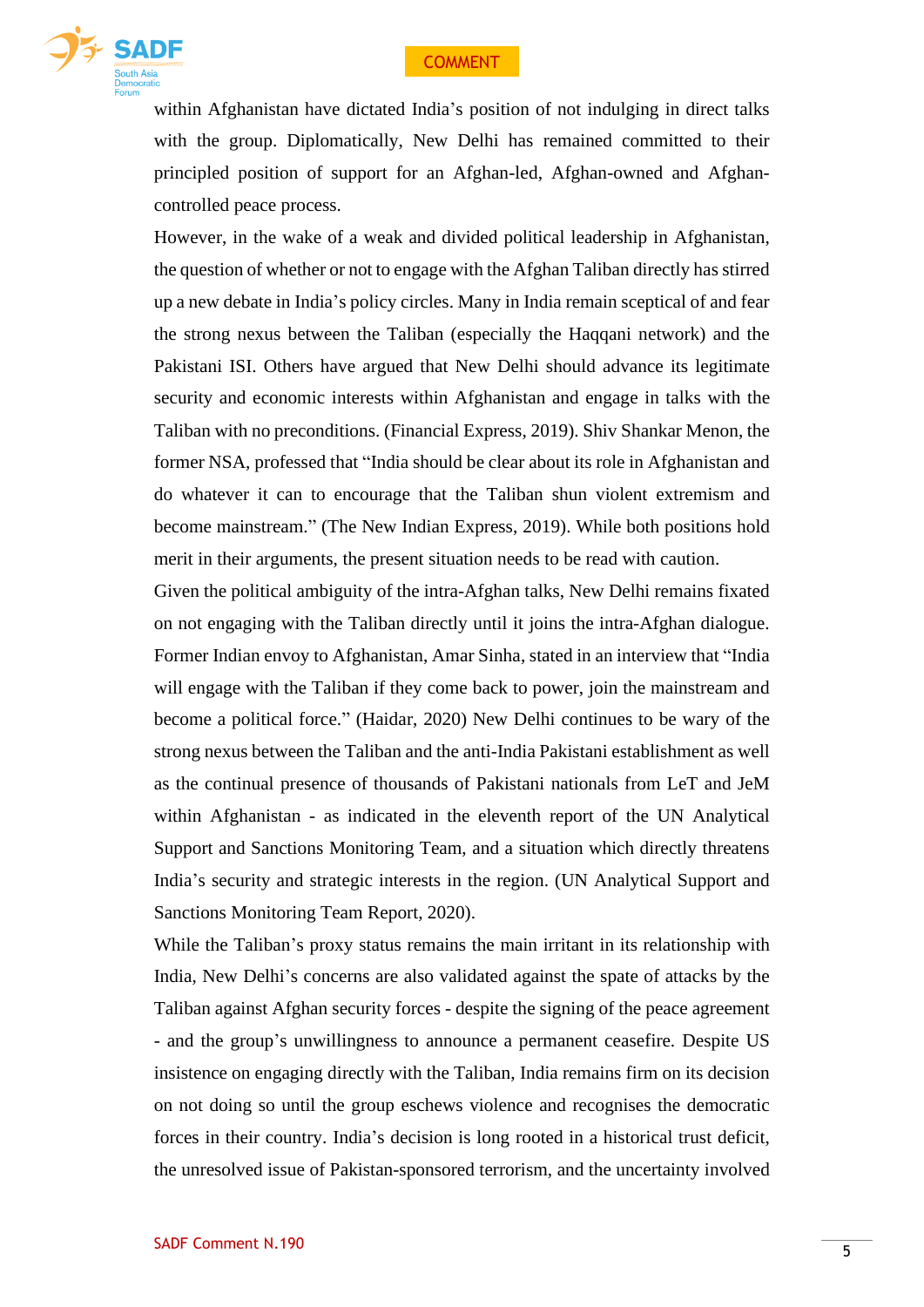



in intra-Afghan negotiations. However, India is closely watching developments in the country and is willing to both participate and seriously engage with the Taliban – raising its concerns within the democratic set-up of the intra-Afghan negotiations.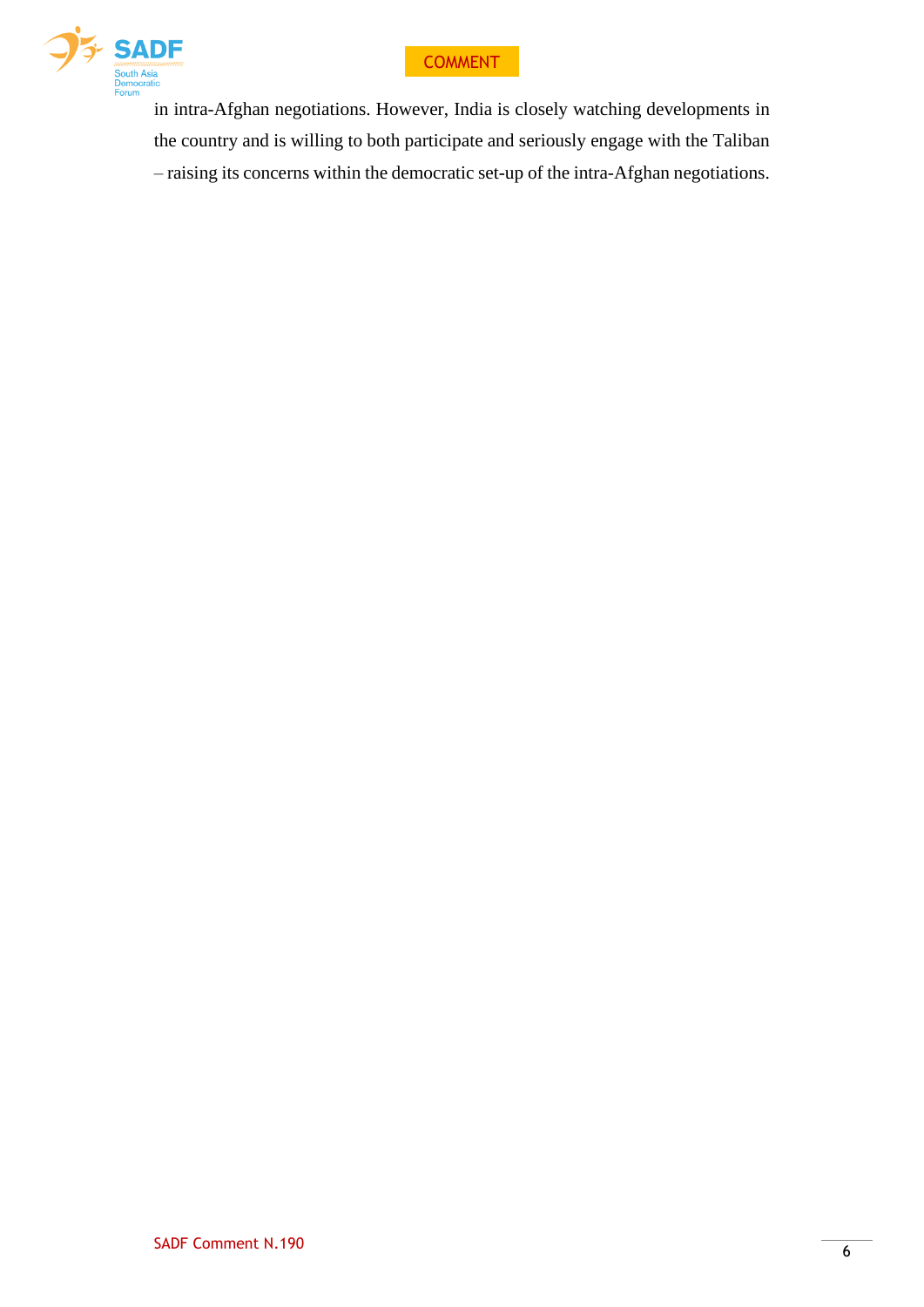

#### **References:**

A Survey of the Afghan People: Afghanistan in 2019. (2019).The Asia Foundation.

[https://asiafoundation.org/wp-](https://asiafoundation.org/wp-content/uploads/2019/12/2019_Afghan_Survey_Full-Report.pdf)

[content/uploads/2019/12/2019\\_Afghan\\_Survey\\_Full-Report.pdf](https://asiafoundation.org/wp-content/uploads/2019/12/2019_Afghan_Survey_Full-Report.pdf)

Afghan Power-sharing deal is step forward, but the road to peace is still long. (2020,

May 19). The National. [https://www.thenational.ae/opinion/editorial/afghan-power-sharing-deal](https://www.thenational.ae/opinion/editorial/afghan-power-sharing-deal-is-step-forward-but-the-road-to-peace-is-still-long-1.1021167)[is-step-forward-but-the-road-to-peace-is-still-long-1.1021167](https://www.thenational.ae/opinion/editorial/afghan-power-sharing-deal-is-step-forward-but-the-road-to-peace-is-still-long-1.1021167)

- Afghanistan's vision for peace: A conversation with H.E. President Mohammad Ashraf Ghani [Keynote speaker]. (2020, June 11). Atlantic Council's South Asia Centre and the United States Institute of Peace, Washington, D.C. United States[.https://www.atlanticcouncil.org/event/afghanistans-vision](https://www.atlanticcouncil.org/event/afghanistans-vision-for-peace-a-conversation-with-h-e-president-mohammad-ashraf-ghani/)[for-peace-a-conversation-with-h-e-president-mohammad-ashraf-ghani/](https://www.atlanticcouncil.org/event/afghanistans-vision-for-peace-a-conversation-with-h-e-president-mohammad-ashraf-ghani/)
- Haidar, S. (2020, May 17). India must not give Taliban legitimacy until it joins intra-Afghan talks, says former envoy Amar Sinha. The Hindu. [https://www.thehindu.com/news/national/india-must-not-give-taliban](https://www.thehindu.com/news/national/india-must-not-give-taliban-legitimacy-until-it-joins-intra-afghan-talks-says-former-envoy-amar-sinha/article31609001.ece)[legitimacy-until-it-joins-intra-afghan-talks-says-former-envoy-amar](https://www.thehindu.com/news/national/india-must-not-give-taliban-legitimacy-until-it-joins-intra-afghan-talks-says-former-envoy-amar-sinha/article31609001.ece)[sinha/article31609001.ece](https://www.thehindu.com/news/national/india-must-not-give-taliban-legitimacy-until-it-joins-intra-afghan-talks-says-former-envoy-amar-sinha/article31609001.ece)
- India should engage with Taliban to give up extremism in Afghanistan: Former NSA Shivshankar Menon. (2019, January 26). The New Indian Express. [https://www.newindianexpress.com/nation/2019/jan/26/india-should](https://www.newindianexpress.com/nation/2019/jan/26/india-should-engage-with-taliban-to-give-up-extremism-in-afghanistan-former-nsa-shivshankar-menon-1930416.html)[engage-with-taliban-to-give-up-extremism-in-afghanistan-former-nsa](https://www.newindianexpress.com/nation/2019/jan/26/india-should-engage-with-taliban-to-give-up-extremism-in-afghanistan-former-nsa-shivshankar-menon-1930416.html)[shivshankar-menon-1930416.html](https://www.newindianexpress.com/nation/2019/jan/26/india-should-engage-with-taliban-to-give-up-extremism-in-afghanistan-former-nsa-shivshankar-menon-1930416.html)
- India should talk to Taliban for peace in Afghanistan: Army Chief. (2019, January 9). Financial Express. [https://www.financialexpress.com/defence/india](https://www.financialexpress.com/defence/india-should-talk-to-taliban-for-peace-in-afghanistan-army-chief/1438788/)[should-talk-to-taliban-for-peace-in-afghanistan-army-chief/1438788/](https://www.financialexpress.com/defence/india-should-talk-to-taliban-for-peace-in-afghanistan-army-chief/1438788/)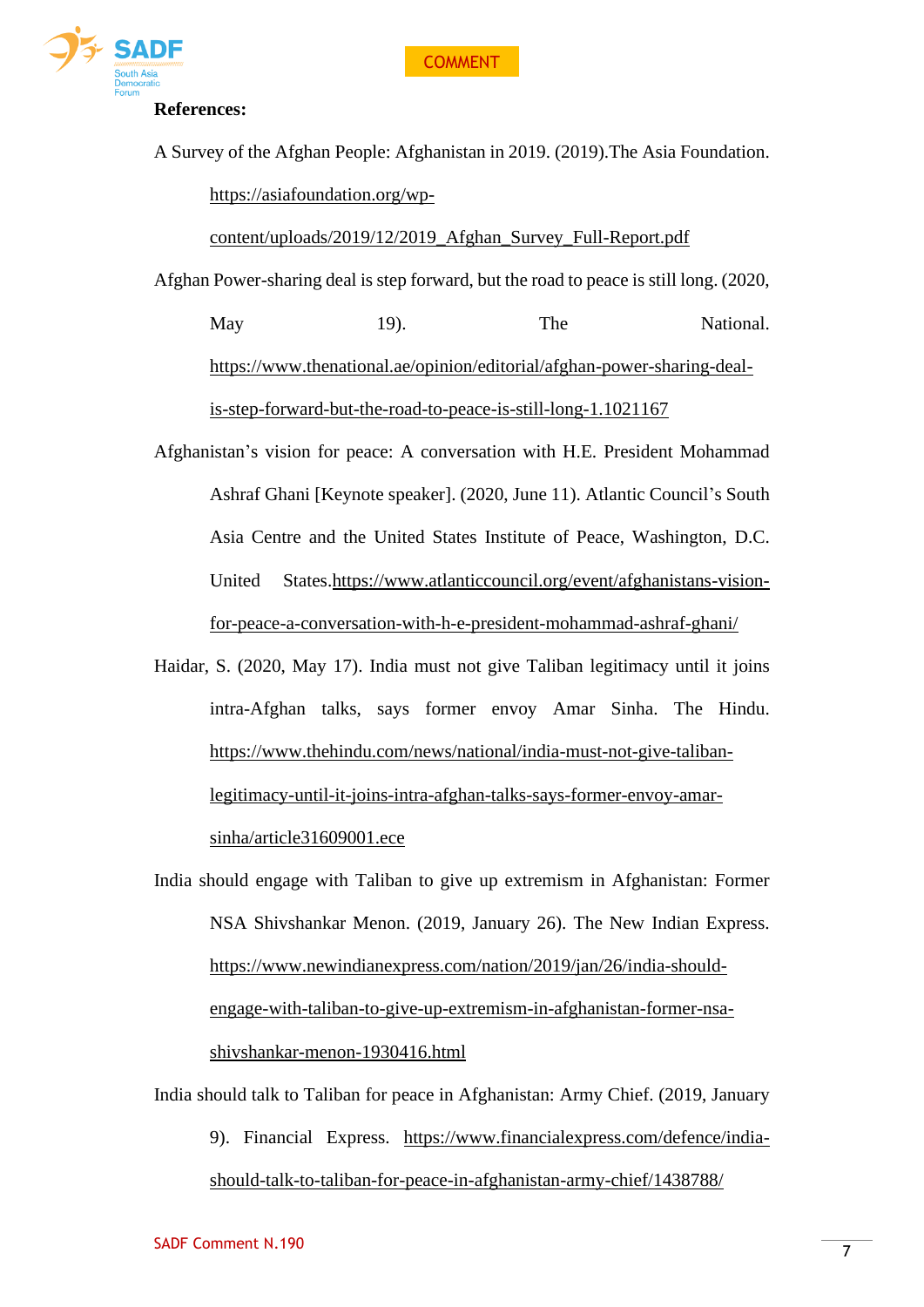

Making the Case for Sustained U.S. Engagement in a Transitioning Afghanistan. (2020, February 5). [Conference session]. Center for Strategic & International Studies, Washington, D.C., United States. <https://www.youtube.com/watch?v=BYVc0BeaB2M>

Meier, L. (2020, March 9). U.S. peace talks in doubt as Afghan leaders feud. The Washington Times. [https://www.washingtontimes.com/news/2020/mar/9/us-peace-talks-in](https://www.washingtontimes.com/news/2020/mar/9/us-peace-talks-in-doubt-as-afghan-leaders-feud/)[doubt-as-afghan-leaders-feud/](https://www.washingtontimes.com/news/2020/mar/9/us-peace-talks-in-doubt-as-afghan-leaders-feud/)

Message of felicitation of the esteemed Amir-ul-Mumineen Sheikh-ul-Hadith Mawlawi Hibatullah Akhundzada on the occasion of Eid-ul-Fitr. (2020, May 20). Voice of Jihad. <http://alemarahenglish.com/?p=35078>

President Ghani rejects peace deal's prisoner swap with the Taliban. (2020, March 2). Aljazeera. [https://www.aljazeera.com/news/2020/03/president-ghani](https://www.aljazeera.com/news/2020/03/president-ghani-rejects-peace-deal-prisoner-swap-taliban-200301082216180.html)[rejects-peace-deal-prisoner-swap-taliban-200301082216180.html](https://www.aljazeera.com/news/2020/03/president-ghani-rejects-peace-deal-prisoner-swap-taliban-200301082216180.html)

U.N. Analytical Support and Sanctions Monitoring Team. (2020,May 27). Report concerning the Taliban and other associated individuals and entities constituting a threat to the peace, stability and security of Afghanistan. United Nations Security Council. [https://www.securitycouncilreport.org/atf/cf/%7B65BFCF9B-6D27-4E9C-](https://www.securitycouncilreport.org/atf/cf/%25257B65BFCF9B-6D27-4E9C-8CD3-CF6E4FF96FF9%25257D/s_2020_415_e.pdf)[8CD3-CF6E4FF96FF9%7D/s\\_2020\\_415\\_e.pdf](https://www.securitycouncilreport.org/atf/cf/%25257B65BFCF9B-6D27-4E9C-8CD3-CF6E4FF96FF9%25257D/s_2020_415_e.pdf)

US Department of State. (2020). Agreement for Bringing Peace to Afghanistan between the Islamic Emirate of Afghanistan which is not recognised by the US as a state and is known as the Taliban and the United States of America. [https://www.state.gov/wp-content/uploads/2020/02/Agreement-For-](https://www.state.gov/wp-content/uploads/2020/02/Agreement-For-Bringing-Peace-to-Afghanistan-02.29.20.pdf)[Bringing-Peace-to-Afghanistan-02.29.20.pdf](https://www.state.gov/wp-content/uploads/2020/02/Agreement-For-Bringing-Peace-to-Afghanistan-02.29.20.pdf)